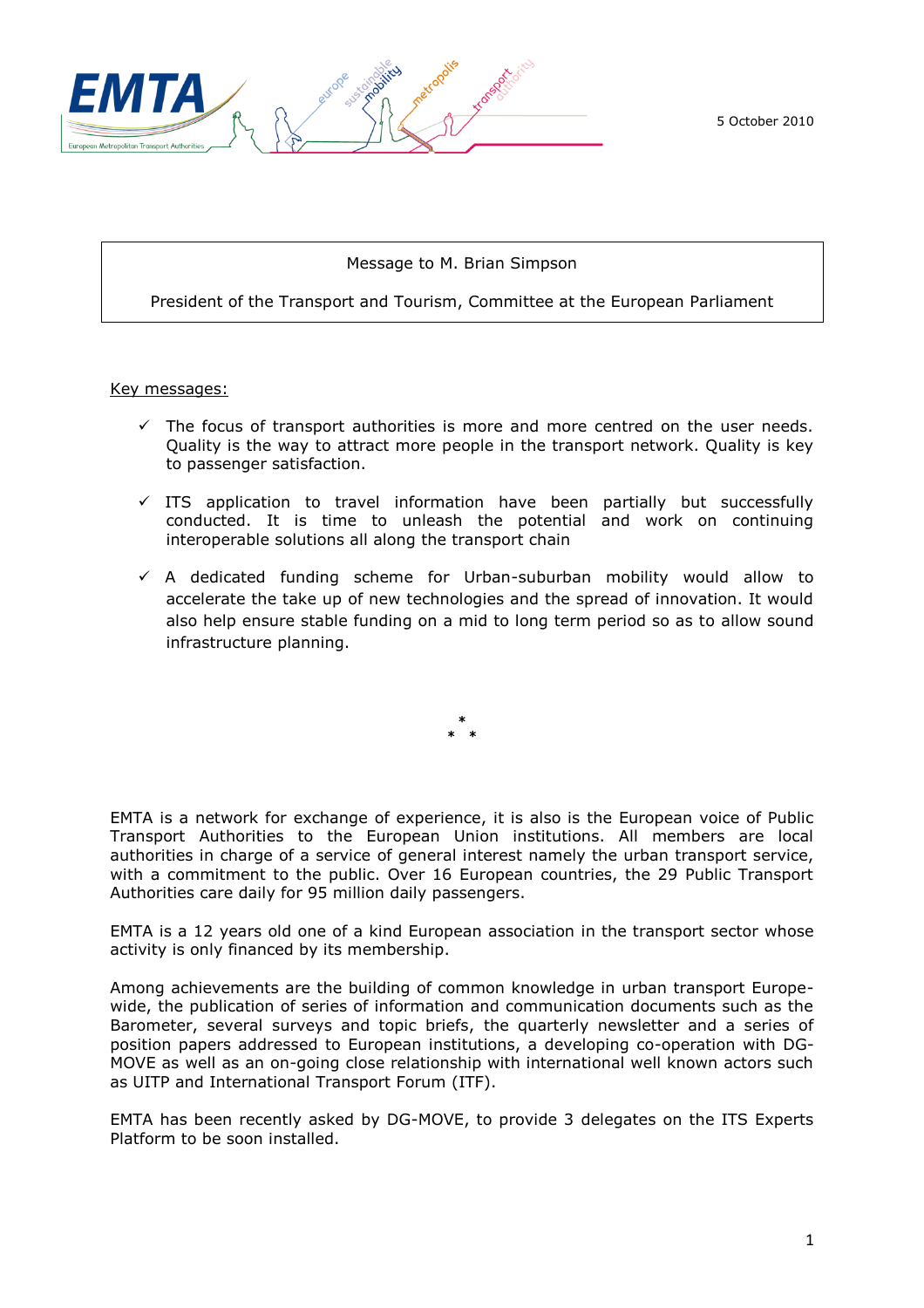The metropolitan transport systems vary in their organisation and surroundings across Europe, however they share the same objective: they aim at supporting economic growth of the area and favour the competitiveness of European regions, while achieving societal goals.

To reach this objective, Public Transport Authorities develop a strategy that includes:

- $\checkmark$  To have strong and capable metropolitan transport authorities (public transport integrated transport authorities)
- $\checkmark$  To place the urban transport travellers at the heart of transport policies
- $\checkmark$  To Coordinate and integrate policies and measures through Mobility Plans a flexible tool that allows comprehensive strategy, monitoring of progress and evaluation against sustainable mobility targets. They also represent an effective decision support tool.
- $\checkmark$  To use contractual relationships to achieve goals including mechanisms aimed at enhancing the quality of transport services.
- $\checkmark$  To secure funding schemes to ensure delivering of mid to long-term policies.

**\* \* \***

# **Strong and capable metropolitan transport authorities are the first step for a sustainable local transport policy.**

The setting up of transport authorities with enlarged competencies -Integrated Transport Authority- that go in line with the EU transport policy objectives notably the wider vision of Urban Mobility at metropolitan level embracing new aspects of mobility requirements beyond the traditional city transport services, should be encouraged.

Transport authorities as public bodies made up of joint local authorities enjoy a high level of consensus building. They are also legitimate to organise large consultation and engage with local population so as to better plan the transport services actually needed with the suitable measures and policies.

The Regulation 1370/2007 that frames the opening to competition of road and rail passenger transport services however calls for an evolution in the organisation of transport authorities with a stronger role in coordination and integration of all transports services.

Therefore, the collaboration of Transport Authorities, the dissemination of results, the circulation of best practices are necessary to raise the level of knowledge Europe-wide. There exist and particularly across EMTA network a corpus of empirical evidence as a result of experiments to build on. Transfer of knowledge also can spare time and costs, as is evidenced in the  $CAPRICE<sup>1</sup>$  project.

 $\overline{a}$ 

<sup>&</sup>lt;sup>1</sup> CAPRICE is a European project funded under Interreg IVC programme with the aim of exchanging experience and transferring knowledge among western and eastern transport authorities.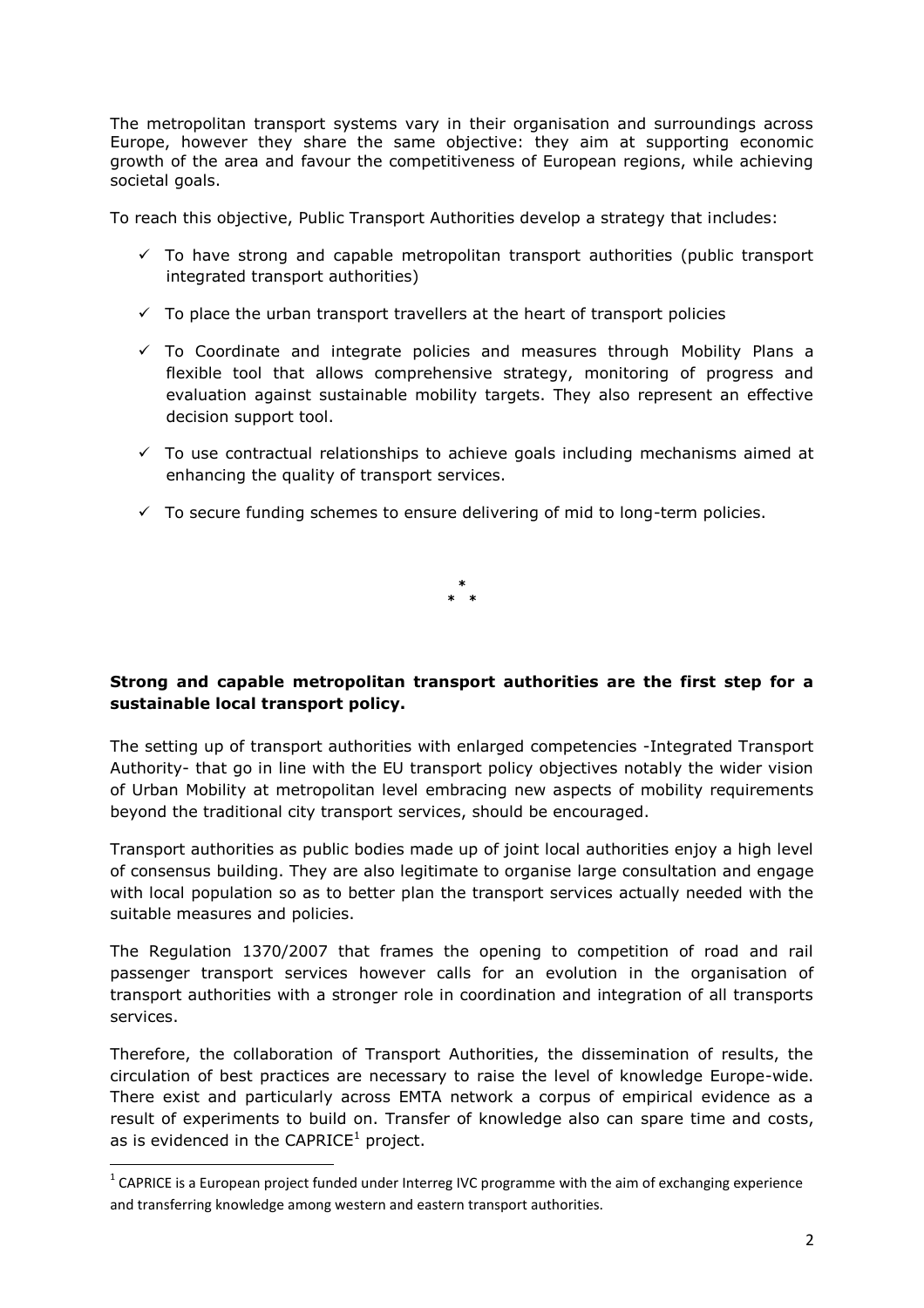### **The focus of transport authorities is more and more centred on the user needs.**

Clearly the modal shift from private car to public transport cannot be achieved without a strong emphasis on quality in the transport services. Quality is the way to attract more people in the transport network. Quality is key to passenger satisfaction. Passenger needs become a driver for the Transport Authority policy. In this respect, advanced technology and notably ITS technology provide wide opportunities.

Travel information has become a must and is instrumental to a change of behaviour from private car to public transport. Advanced technologies are key to the delivery of real time information, enlightening on the spot choices. Orientation and routing, as well as journey planners have become necessary.

Integrated ticketing and remote payment are also slowly becoming "the norm" for travellers. Combined intermodal tickets, cross border information and reservation are new services to explore and experiment.

Safety and security, are also crucial to public transport attractiveness. Higher development of existing technologies enabling wider take up and further research should be rapidly encouraged.

As said before, trials have been undertaken in different places to implement ITS applications to urban transport notably in the travel information<sup>2</sup>. The results prove that knowledge is increasing but solutions are still partial and often non-compatible due to a lack of Europe-wide coordination. It is time now to unleash the potential and work on interoperability and continuing of services for the sake of the travellers.

### **In order to coordinate and integrate policies and measures, local Mobility Plans are very efficient tools.**

Mobility-Plans are the way forward to higher integrated transport policy in metropolitan areas<sup>3</sup>. They are based on the strong coordination of local decision-making bodies in charge of diverse aspects of mobility management and services, on the building of consensus with all stakeholders, on the search for better balance between all modes.

Efficient connections, enhanced intermodality (connections between all sorts of modes short and long distance), careful lay-out of interchanges, along with interoperability of ITS systems, higher level of travel information, good integration of network services seamless tickets etc… are sub-strategies that participate into the metropolitan mobility system and make it work as a whole. The integration of all these aspects are reinforced through the local mobility plans.

 $\overline{a}$ 

 $^{2}$  The EU-Spirit project lead by VBB Berlin Brandenburg- See EMTA News #41 ; the CAPRICE project.

<sup>3</sup> see EMTA Brief 2 April 09